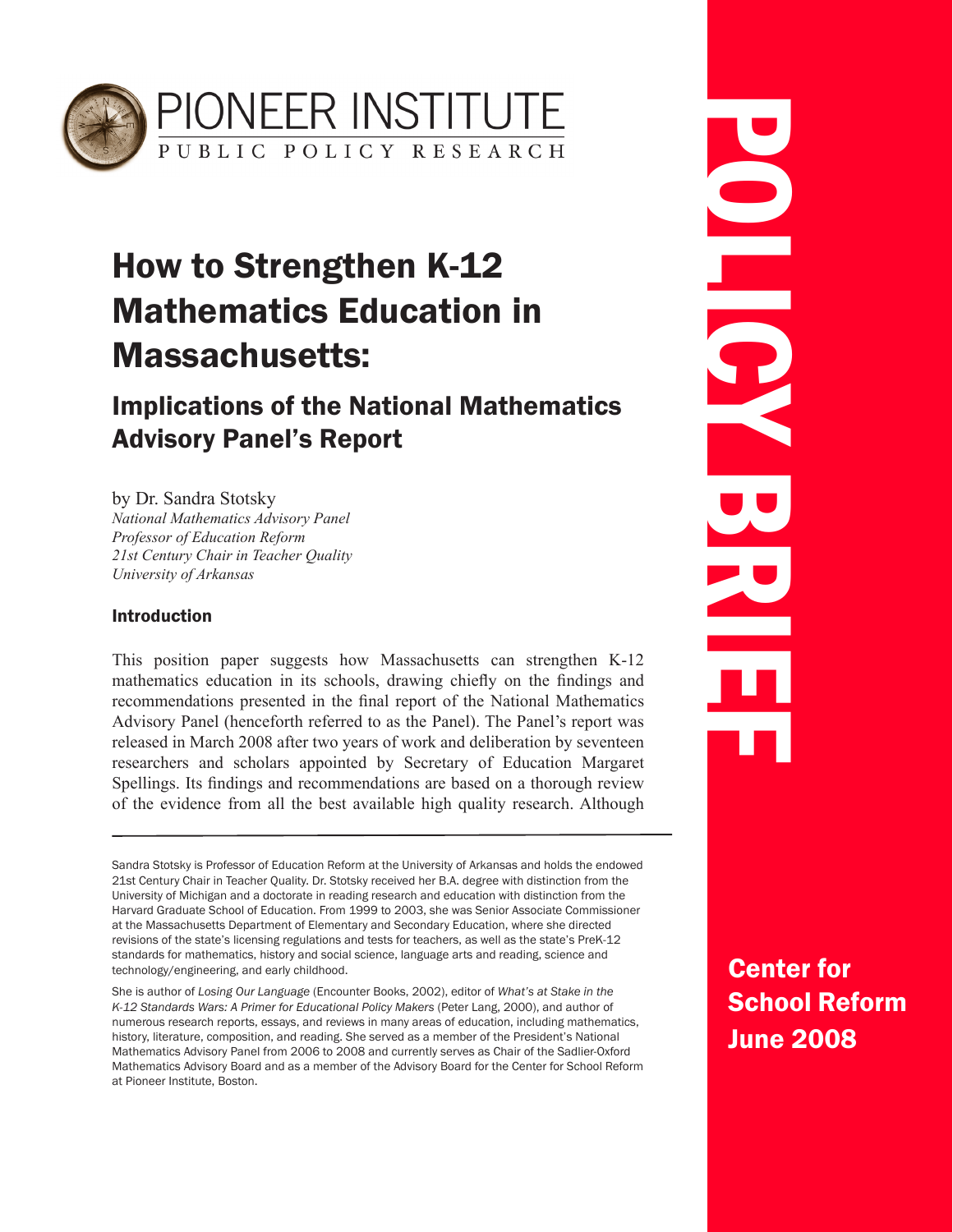the Panel sought to address all the elements in the Presidential Executive Order (No.13398, April 18, 2006) authorizing its establishment, it concentrated on the Order's main thrust--how to improve mathematics education in the elementary and middle school, based on the best available scientific evidence, so that more students would be successful in Algebra I, the gateway to advanced study in mathematics.

Section I provides a brief history of mathematics education in this country to help readers understand why the Panel was appointed and charged with this task. Section II provides a brief description of school algebra to give readers a better understanding of this branch of mathematics.

Section III presents the major findings and recommendations in the Panel's report on K-12 mathematics curricula, instruction, and largescale assessment, together with their relevance for state or local education policy-making in Massachusetts. The release of the Panel's report in March fortunately coincides with a review of the state's curriculum framework in mathematics by a committee of educators appointed by the state's Department of Elementary and Secondary Education (DESE) for the purpose of making recommendations to the Board of Elementary and Secondary Education (BESE) on ways to strengthen current K-12 standards in mathematics. Section III concludes with suggestions to our state legislature on fundable programmatic initiatives that would expand opportunities for increasing mathematics achievement by Massachusetts high school students.

Section IV presents the major findings and recommendations in the Panel's report on many components of teacher education, together with their relevance for policy-making in the Bay State. At this time, the DESE is also reviewing state regulations on educator preparation, licensure, and professional development in order to make recommendations to the BESE for changes

that will strengthen the academic preparation of prospective and current teachers in the state and increase the number of mathematically knowledgeable and effective teachers in our schools.

Section IV also presents a number of suggestions for reforming teacher education in the Bay State, drawing on my own research on licensure requirements and teacher testing policies. These suggestions reflect two major findings in the Panel's report: the positive relationship between teachers' knowledge of mathematics and their students' achievement in mathematics, and the lack of research evidence for other characteristics of an effective teacher of mathematics. These two findings do not mean that pedagogical skills are unimportant or that students need only mathematically knowledgeable teachers in order to learn mathematics. The findings simply underscore that mathematically competent teachers are needed in every mathematics classroom.

### I. A Brief History of Mathematics Education in the United States

It may be helpful at the outset to explain briefly how this country arrived at a point in its educational history at which such a panel was necessary. The United States first became aware of the need to improve mathematics education nationally during World War II, a time when the small number of high school graduates with adequate knowledge of mathematics became woefully evident. In 1950, Congress created the National Science Foundation (NSF). The launch of Sputnik in 1957 added a sense of urgency to efforts to improve mathematics education. The National Defense Education Act in 1958 provided funds for qualified students to pursue advanced education in the sciences and engineering. In fact, more students majored in mathematics in the 1960s and early 1970s than at any other time in the nation's history.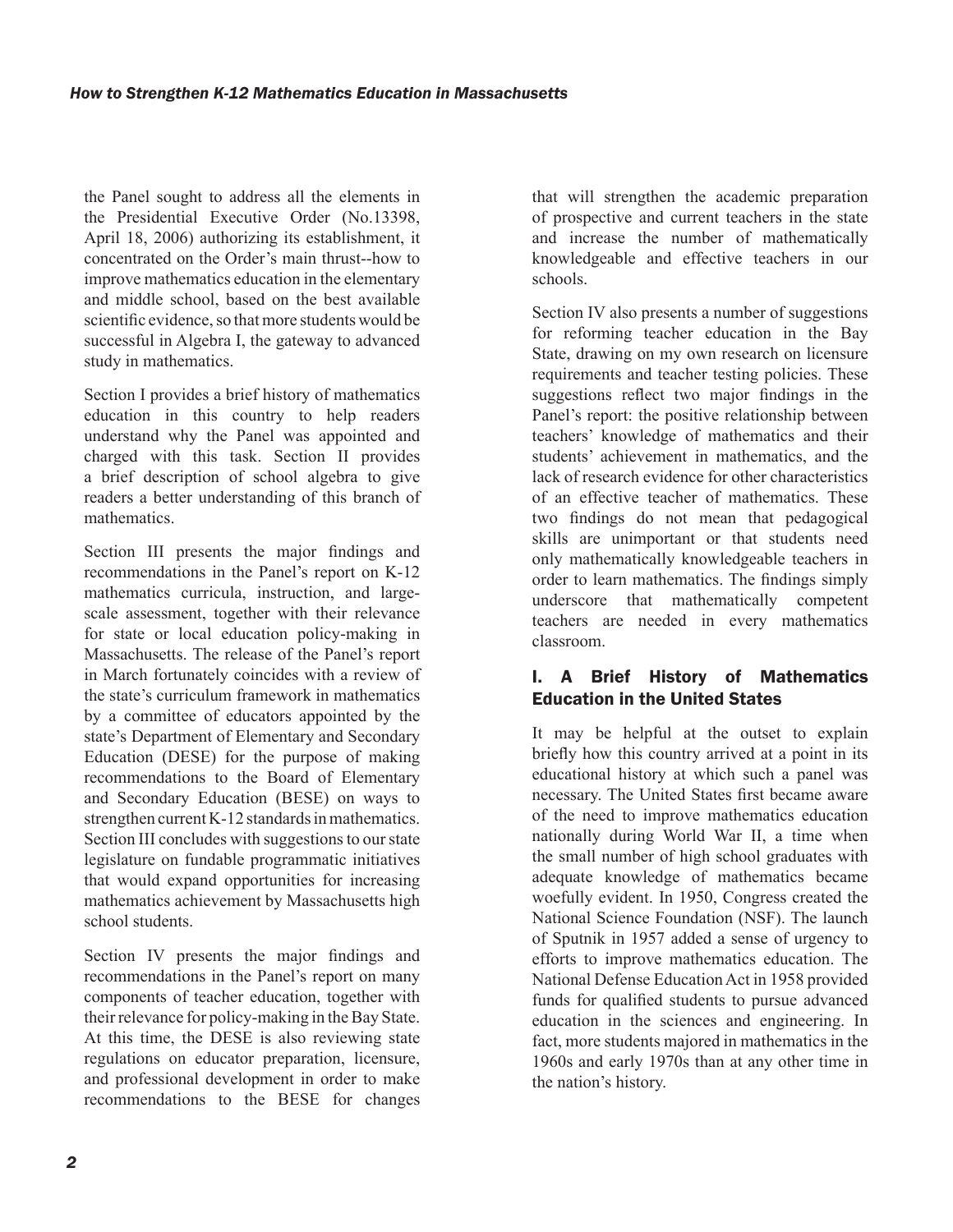At the same time, NSF funded the work of mathematicians and teachers at a variety of universities to develop what became known as the "New Math." By 1962, a definitive version of SMSG (School Mathematics Study Group) Mathematics was being used by over 400,000 secondary students throughout the country. Although the New Math was criticized-and soon abandoned-for a perceived stress on mathematically able students, its formalism, and the difficulty that parents had in understanding it, it led to important changes in the high school mathematics curriculum-the integration of trigonometry into algebra II, the introduction of calculus, and the integration of analytic geometry into calculus.

During this period, publishers of school textbooks came to serve as another force shaping the content and structure of mathematics education. Between 1965 and the 1980s, the algebra textbooks authored (or co-authored) by Mary Dolciani alone accounted for approximately two-thirds of all the algebra texts used in the United States. Her publisher, Houghton Mifflin, and other publishers of school algebra textbooks integrated many of the SMSG ideas into their textbooks, thus keeping much of SMSG's mathematical content in the high school curriculum.

However, in the late 1960s, as part of the War on Poverty, the federal government drastically shifted gears and turned its attention in education almost completely to the problems of lowperforming students. Working with the United States Office of Education, the NSF directed its research to include a variety of activities to benefit "educationally disadvantaged students." In 1972, the federal government created the National Institute of Education within the United States Office of Education to support research on ways to improve student performance, especially in reading and mathematics. The 1970s and early 1980s also saw an emphasis in the curriculum on "basic skills" and large-scale assessment of student achievement in these two areas. In 1983, "A Nation at Risk" startled the nation with its bleak portrayal of the condition of public education. But attention remained focused on low-performing minority children because the gap between their level of achievement and that of other students was unacceptable.

That was the context in which the National Council of Teachers of Mathematics (NCTM), the chief professional organization in mathematics education, issued *Curriculum and Evaluation Standards for School Mathematics* in 1989, a first attempt by a professional education organization to provide national standards in a subject area. NCTM presented standards for three broad spans of grades, K-4, 5-8, and 9-12, addressing what it called algebra at Grades 5-8 and 9-12.

The 1989 document was applauded for urging K-12 textbook publishers to present mathematics in ways that might better engage student interest and to suggest a variety of teaching strategies. However, the implementation of these standards soon led to concerns about a stress on pedagogy over mathematical substance. A major criticism was that these curriculum and evaluation standards were teaching, not learning, standards. Prominent mathematicians began to voice objections to the stress on calculator use in the early grades, $<sup>1</sup>$  the</sup> over-emphasis on student-developed algorithms at the expense of standard algorithms, and the deemphasis at the high school level on computation in algebra and proof in Euclidean geometry. In general, they found the high school standards lacking in mathematical integrity. They also noted the absence of mathematicians in the development of the 1989 document.<sup>2</sup>

In 2000, NCTM issued its *Principles and Standards for School Mathematics* (PSSM) for narrower spans of grades, PreK-2, 3-5, 6-8, and 9-12, now addressing what it called algebra at all grade levels. Although NCTM had included some mathematicians in the development of this document and claimed that it sought to address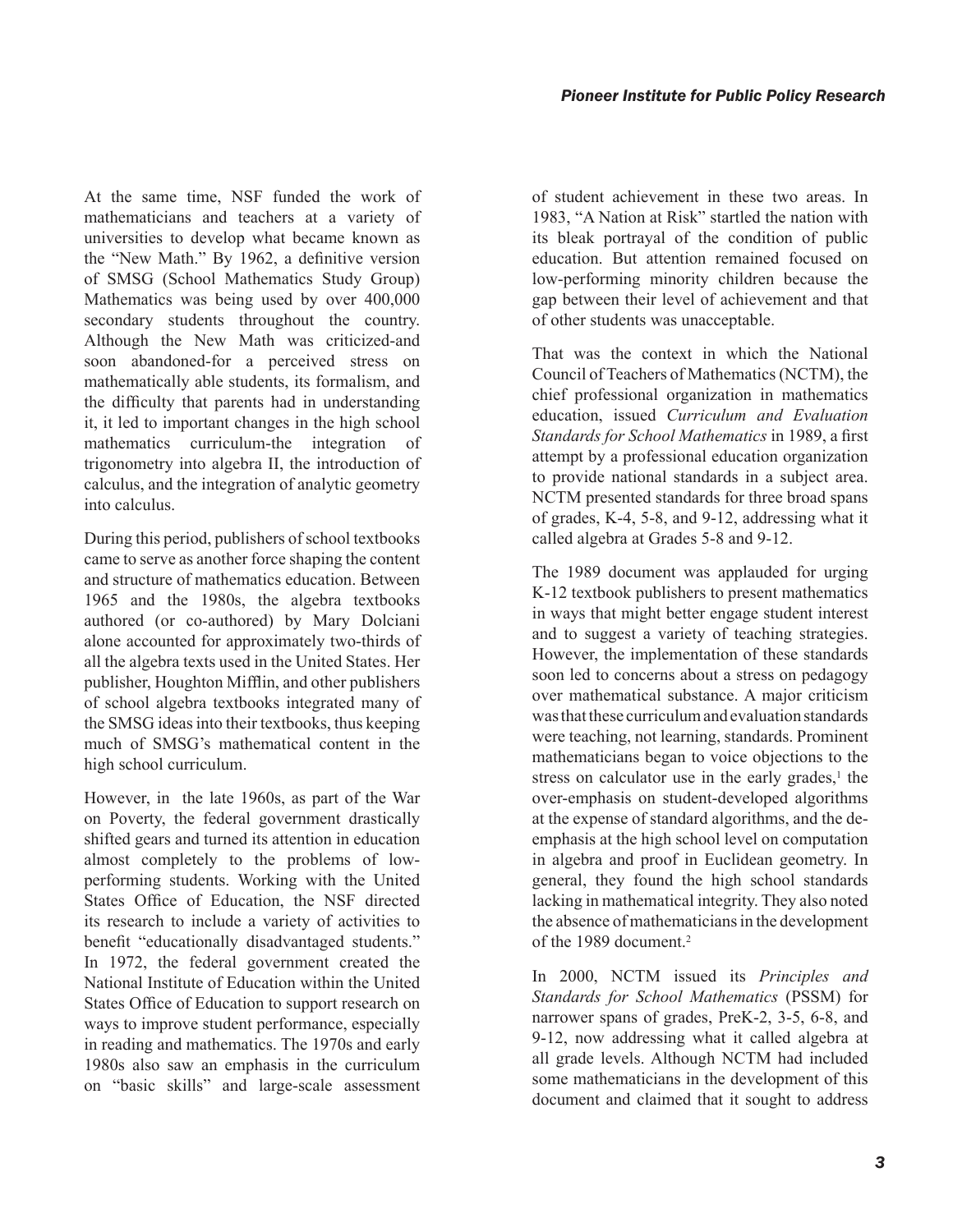the criticisms of the earlier document, PSSM also generated criticisms from mathematicians and others. Moreover, a petition with the names of over 200 scientists, mathematicians, and other public figures was sent to then Secretary of Education Richard Riley in 1999 urging him to publicly withdraw the United States Department of Education's endorsement of ten K-12 mathematics programs based on NCTM standards and reform math tenets as "exemplary" or "promising" and to include well-respected mathematicians in any future evaluation of mathematics curricula conducted by the United States Department of Education.

Despite mounting criticisms by mathematicians, scientists, and mathematically literate parents, whose comments were and are easily accessible on NYC HOLD and Mathematically Correct, the major web sites coordinating "grassroots" communications on issues in mathematics education, the media regularly portrayed these criticisms incorrectly. The debates were (and continue to be) characterized as a disagreement between forward-thinking mathematics educators who wanted a "conceptual approach in which students discover algorithms on their own, investigate mathematical relationships, and explore multiple ways to solve problems," and "traditional" mathematicians and parents who wanted only rote memorization and computational fluency.

As a matter of fact, almost all of those who expressed criticism of the new curricular materials strongly support an approach to mathematics that develops conceptual understanding. At the heart of the disagreement was whether students were acquiring a foundation in arithmetic and other aspects of mathematics in the early grades that prepared them for authentic algebra coursework in Grade 7, 8, or 9. If they were not acquiring this foundation for algebra and therefore not learning authentic algebra by Grade 9 at the latest, they

could not successfully complete the advanced mathematics courses in high school that would prepare them adequately for freshman college courses using mathematics or in mathematics, or for their freshman year in four-year engineering colleges. It was in this context that the Panel was formed, and it is in this context that the recommendations in its final report should be understood.

### II. School Algebra: A Brief Description $3$

Although algebra has roots in ancient Babylonia and Greece, the word "algebra" and some of its early applications came to Europe through the famous 9th century book by al-Khwarizmi of Baghdad, the title of which contained the Arabic word "al-jabr." His book had to do with the decomposition and reassembly of expressions or symbols representing numbers not necessarily (or as yet) specified. As school algebra is today, the earliest algebra was designed to solve equations that involve an unknown number, using the structural properties of our number system to split and recombine terms in ways conducive to the result. Algebra is the elucidation and application of those structural properties.

To state these properties succinctly and easily requires the use of symbols because they are statements of truths that apply to more than the particular numbers one might be interested in at any given moment. Developed in Europe after the Renaissance, symbols for unspecified numbers (e.g., *x, y*) and operations and relations  $(e.g., +, =)$  have made possible a precise, visible expression of these structural properties. They are of such importance that a firm grounding in the manipulation of symbolic expressions and in the solution of equations and inequalities is necessary before students can comprehend anything in advanced mathematics and science.

Necessary as they are for keeping complicated ideas present to the mind, the symbols are just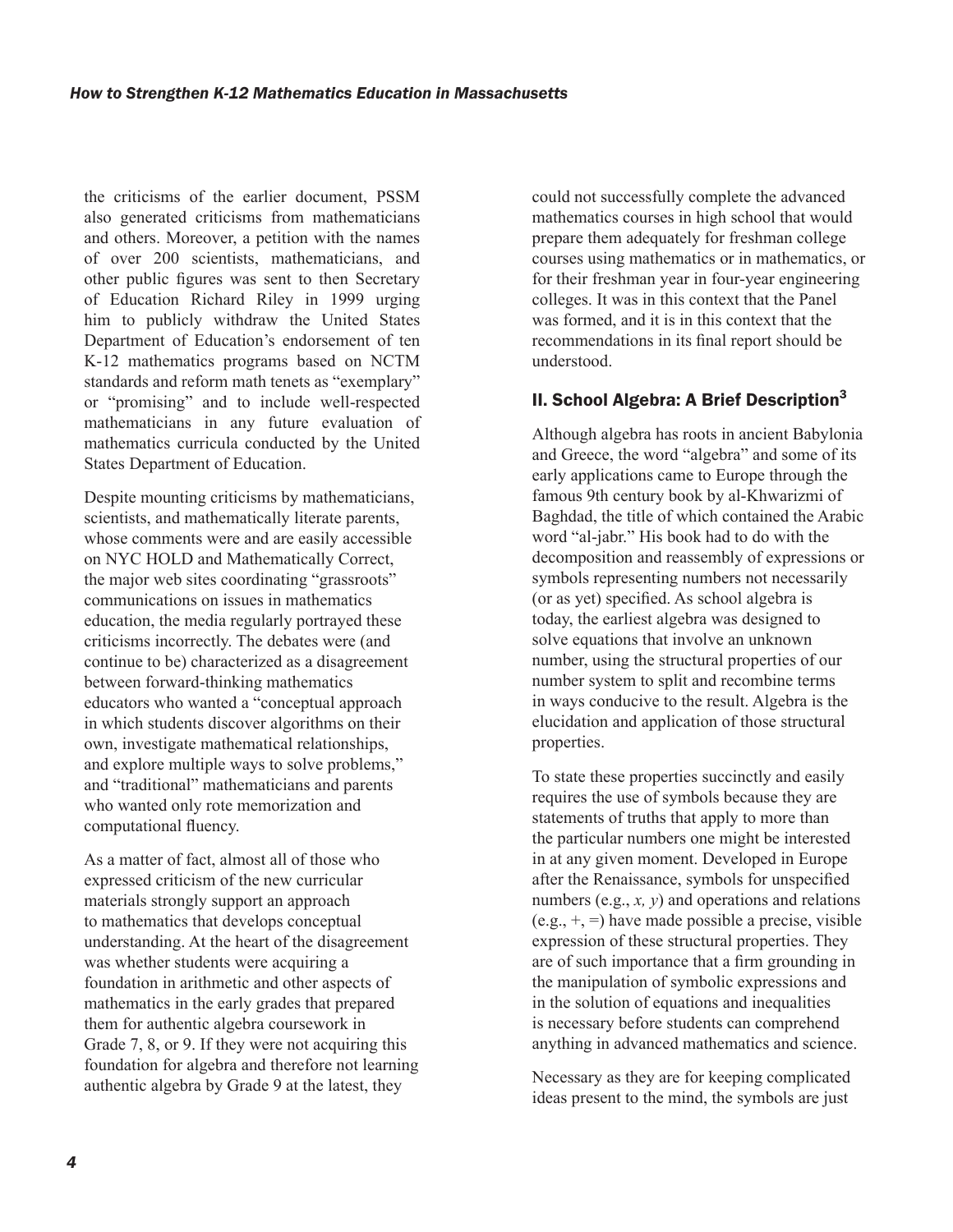a peripheral feature of algebra-its alphabet, as it were. Al-Khwarizmi did not use them. Even the Italian algebraists of the sixteenth century, who solved the cubic and quartic equations, used clumsy words and phrases, not brief symbols. It is thus only partly correct to call algebra "symbolic arithmetic." It may be called generalized arithmetic, but that popular phrase does not explain the logical connection between algebra and arithmetic.

School arithmetic, for example, will produce the fraction 144/5, or its equivalent 28 and 4/5, when a fractional equivalent for the quotient  $(16)/(5/9)$  is asked for, and it can apply this calculation to the imagined problem of finding how many stacks of paper of thickness 5/9 inches can be made from one stack 16 inches high. This is not algebra, but implicit in the solving of this arithmetic problem is the use of the algebraic theorem "if *a*, *b*, and *c* are non-zero real numbers, then  $a/(b/c) = ac/b$ ", a theorem which can be proved only on the basis of the definitions and axioms that initially describe the real number system.

All students can and should learn what the necessary structural statements are for the common number systems that we use daily, how to express them using the standardized symbolism of modern algebra, how to use them to describe common physical situations including financial and geometric ones, and then how to make use of these structures and their symbolism to find numerical (or symbolic) answers to questions that occur in these contexts. A firm grasp on this much algebra is irreplaceable preparation for trigonometry, analytic geometry, and calculus, as well as for more advanced mathematics.

### III. The K-12 Mathematics Curriculum: Standards, Instruction, and Assessment

First, a brief chronology of mathematics reform in Massachusetts since the passage of the

Education Reform Act in 1993 should be given. In 1994, the Department of Education (as it was then called), in conjunction with committees of educators and others, began to develop K-12 curriculum frameworks for all subjects. In December 1995, the Board of Education (as it was then called, hereafter referred to as the "Board") approved the state's first mathematics and science curriculum frameworks. Based on NCTM's *Curriculum and Evaluation Standards for School Mathematics,* the standards in the mathematics curriculum framework served as the basis for the state's first mathematics assessments, given from 1998 to 2001.

In March 1999, then Governor A. Paul Cellucci appointed James Peyser, then Executive Director of the Pioneer Institute, as Chairman of the Board. At the time, the Department had already begun to work with two committees of educators and others to revise and strengthen the 1995 mathematics and science curriculum frameworks. The Board and newly appointed Commissioner of Education, David Driscoll, asked Department of Education staff to revise its educator licensure regulations at the same time in order to incorporate, among other things, the K-12 standards that had been developed in all subject areas. In the fall of 2000, after a series of disputes, the Peyser Board approved a thoroughly revised version of the 1995 mathematics curriculum framework, which now served as the basis for state mathematics assessments. It also approved a major revision of the state's licensure regulations, which, in turn, served as the basis for a revision of the state's teacher licensure tests, another mandate of the Education Reform Act first given in 1998.

In 2005 and 2007, the state's scores on the grade 4 and grade 8 mathematics tests given by the National Assessment of Educational Progress (NAEP) placed the Bay State first in the country. As the scores of regular students significantly increased, so did the scores of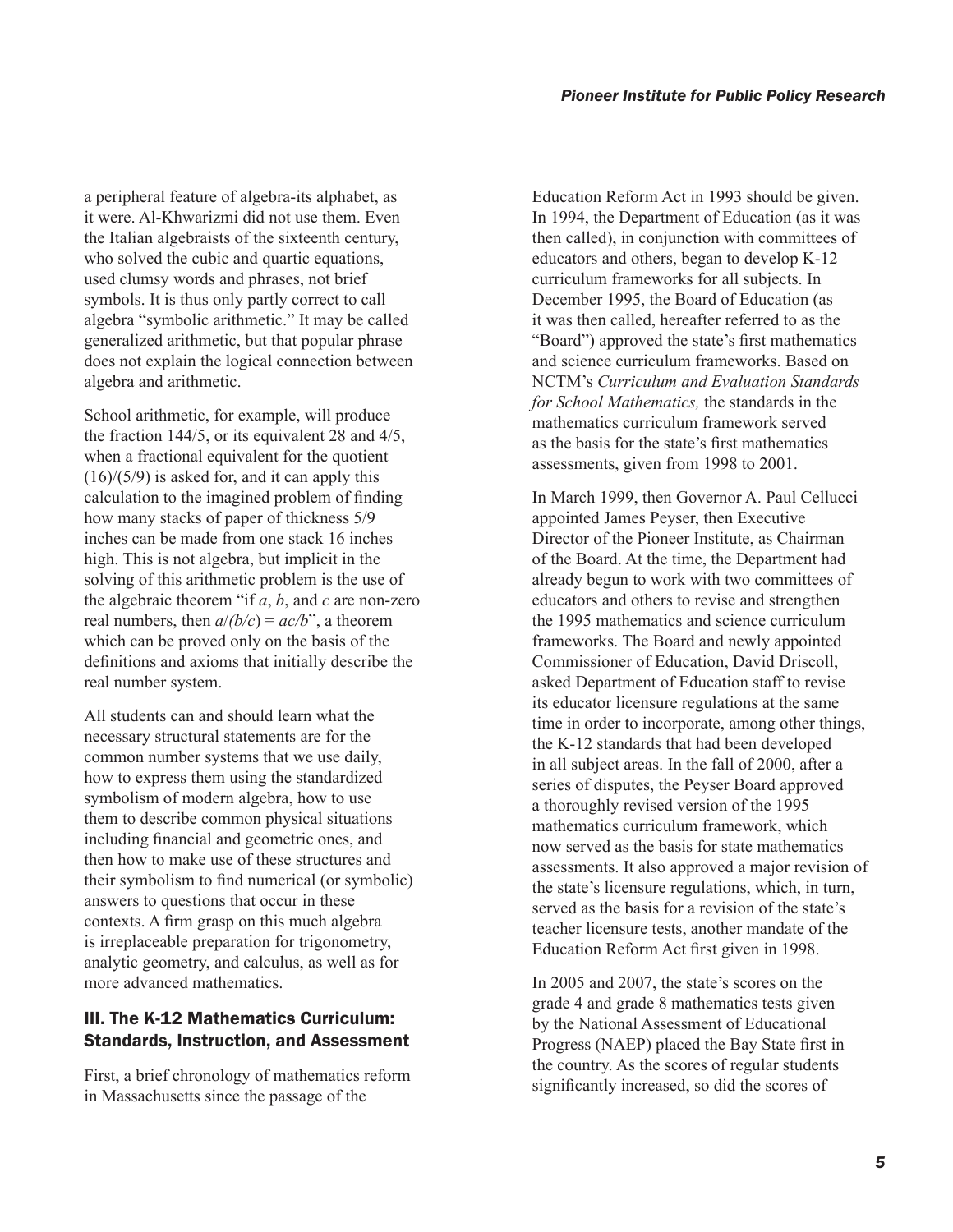low-income students in the state. But despite dramatic gains in mathematics in the past seven years, the continuing gap between low-income and other students highlights the importance of the Panel's findings and recommendations. Massachusetts is at the bottom of the state list on gap-closing. But, when the mathematics scores of its low-income students are compared with the *scores of low-income students in the other states,* it turns out that these students are tied for first place in Grades 4 and 8. Their gains show up on state, or Massachusetts Comprehensive Assessment System (MCAS), tests as well. For example, in 2001, the year that the high school graduation requirement became effective, only about 15% of black and Latino tenth graders scored at the proficient and advanced levels on the MCAS mathematics test. The percentages rose to about 45% in 2007, a three-fold increase in the percent of those who are proficient or advanced. Interestingly, the 2007 percentage of black/Latino  $10<sup>th</sup>$  graders who are proficient or advanced (45%) is only slightly below the percentage of white students who were proficient or advanced in 2001 (50%).

Looked at this way, the figures tell students and teachers a very different story from the usual analysis. As the others have risen, so have the state's low-income students. The gap is large not because the performance of the state's lowincome students is worse than those in other states or because they haven't shown much improvement but because the performance of the state's other students is so much better than those in other states. All students need to continue to increase their achievement in mathematics, but implementation of the Panel's recommendations may especially benefit lowincome students, who need to learn mathematics at a faster pace than the other students do.

The Panel's 45 major findings and recommendations and their implications for Massachusetts are discussed below. First, here are several general points that the Panel made in its report that I wish to highlight.

• School algebra should be consistently understood in terms of the 27 major topics of school algebra that the Panel lists under six categories in Table 1 of the report. These six categories are: symbols and expressions; linear equations, quadratic equations; functions; the algebra of polynomials; and combinatorics and finite probability. These 27 topics have traditionally been taught in Algebra I and Algebra II courses.

• Success in Algebra I rests on proficiency with whole numbers, fractions, and certain aspects of geometry and measurement. These are the critical foundations for the study of algebra. As the Panel noted, knowledge of fractions is the most important foundational skill that is not developed effectively in our students.

• The benchmarks proposed by the Panel for acquiring these three sets of foundational skills are based on comparisons of national and international curricula and should guide classroom curricula, mathematics instruction, textbook development, and state assessments.

• A higher percentage of students should be adequately prepared for and offered an authentic Algebra I course or its equivalent at Grade 8.

• Conceptual understanding, computational and procedural fluency, and problem solving skills are equally important and mutually reinforce each other. In the Panel's judgment, debates regarding the relative importance of each of these components of mathematics are misguided.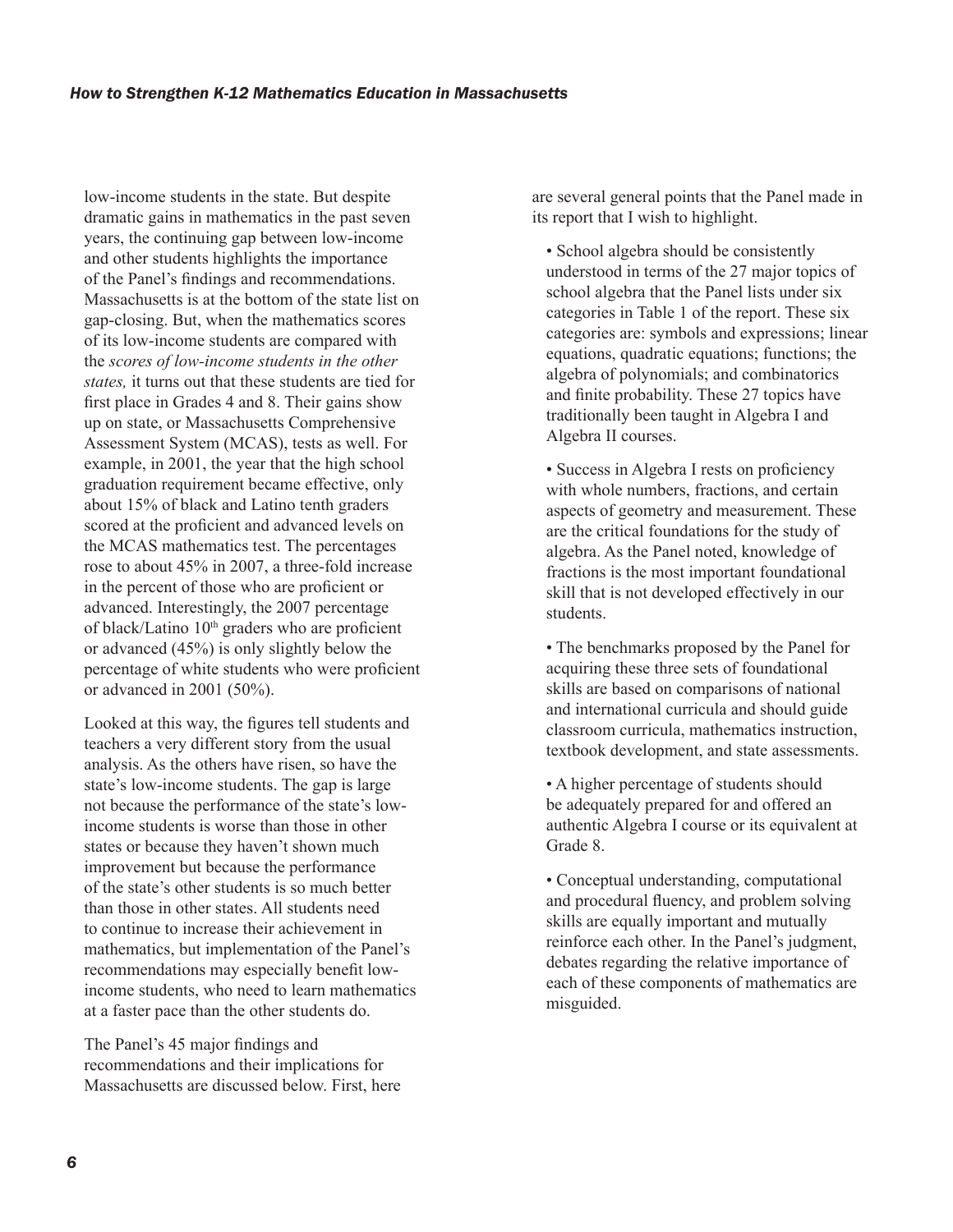### III.A. How to Strengthen the Massachusetts K-12 Mathematics **Standards**

**1.** As indicated in the Panel's report, K-7 standards should emphasize proficiency with the key topics or concepts that facilitate fluency with *whole numbers, fractions, and particular aspects of geometry and measurement*. The Panel concluded that a repetition of topics year after year without the expectation of closure should be avoided. This recommendation should be reflected in the revision of the state's K-12 mathematics standards.

**2.** As indicated in the Panel's report, standards in the *primary grades* (K-3) should concentrate on basic arithmetic concepts and procedures as do the curricula in the highest-achieving countries on the Trends in International Mathematics and Science Study (TIMMS). This recommendation should be reflected in the revision of the state's K-12 mathematics standards.

**3.** As indicated in the Panel's report, the standards must show *logical progressions* from less difficult or complex topics to more difficult or complex topics, within a grade and from grade to grade. This recommendation should be reflected in the revision of the state's K-12 mathematics standards.

**4.** As suggested in the Panel's report, the standards from K to Grade 6 or 7 should be sufficiently *rigorous and focused* to enable students who have achieved them to enroll in an authentic *Algebra I* course by Grade 8. This recommendation should be reflected in the revision of the state's K-12 mathematics standards.

In Massachusetts, the (albeit slowly) increasing percentage from 2001 to 2007 of Grade 8 students who report on MCAS surveys that they are enrolled in an Algebra I course or in



**Table 1: Percent of Grade 8 Students in Massachusetts Taking Algebra or Geometry (2001 to 2007)**

Source: Massachusetts Department of Education: MCAS Survey Data.

Geometry (suggesting that they have probably taken Algebra I in Grade 7) is a positive trend, and *may be a major factor accounting for the state's lead* on the mathematics tests given by NAEP in Grades 4 and 8 (see Table 1). For the sake of equity, schools should be encouraged to increase this percentage so long as they also ensure the availability of an authentic Algebra 1 course in Grade 7, 8, or 9 for these students.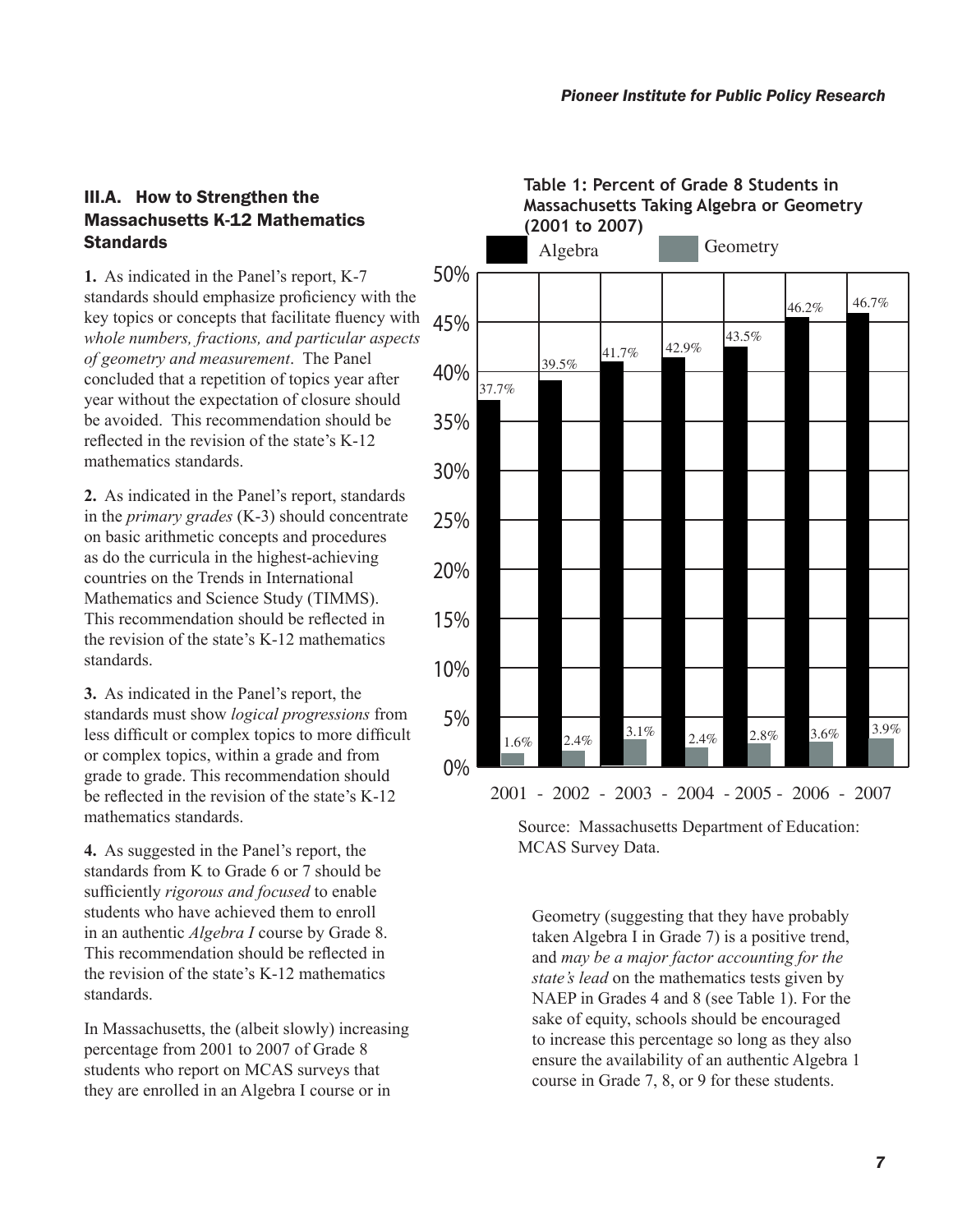**5.** The Panel's report notes that current *integrated approaches* at the high school level may make it more difficult for students to take advanced mathematics course work in their senior year than a single-subject approach, beginning with Algebra I in Grade 8, that enables students to take an Algebra II course in their sophomore year.

This possibility, which was based on an analysis of one state's standards, is supported by a report to the Massachusetts Board of Education in 2000 on the sequence of mathematics courses needed for taking calculus in grade 12. This report was based on responses from mathematics department chairs in 17 school districts in Massachusetts; almost all said that in order to take calculus in grade 12, most students would need to take what they called an honors level Algebra I course in Grade 8.<sup>4</sup>

## III.B. How to Strengthen Mathematics Instruction in Massachusetts

It is important to note that the Panel did not find definitive evidence from high quality studies to support many of the instructional practices currently promoted in mathematics education. Thus the Panel chose to offer a broad recommendation to teachers and teacher training institutions that, in effect, fosters an eclectic approach to instruction. As its report states, instructional practices should be informed by high-quality research when available, and by the best professional judgment of experienced and accomplished classroom teachers. The report stresses that evidence from high quality *research does not support either a wholly studentcentered approach or a wholly teacher-directed approach* to mathematics learning.

**1.** As the Panel's report clearly states, students should be expected to develop automatic and accurate execution of the standard algorithms and use these competencies to solve problems. This recommendation should be clearly reflected

in the revision of the state's K-12 mathematics standards.

**2**. The Panel recommends that students with learning disabilities and other learning problems receive on a regular basis some explicit *systematic instruction* (carefully defined in the Panel's report) in order to learn mathematics.

**3.** The Panel also recommends regular use of *formative assessment* (ongoing monitoring of student learning to inform instruction) for students in the elementary grades, especially if their teachers have additional guidance on using the assessment to design and to individualize instruction.

**4.** Further, the Panel found that *mathematically advanced students* can learn mathematics much faster than students proceeding through the curriculum at a normal pace, with no harm to their learning, and thus recommends that they should be allowed to do so.

**5.** However, as the Panel's report states, while *small group work and the use of problems contextualized in daily life* may produce gains in mathematics achievement, the evidence indicates that they do so only under very specific conditions, at certain grade levels, and in certain areas, chiefly in computation skills. A clear implication is that instructional practices should not prioritize or emphasize small group work or problems contextualized in daily life (often labeled real-world problems).

**6.** Moreover, as the Panel's report states, caution should be exercised in the use of *calculators*. To the degree that they impede the development of automaticity, fluency in computation will be adversely affected. High quality research shows that calculator use has limited or no impact on conceptual development, calculation skills, and problem solving. Moreover, this research is very dated and did not examine the effects of longterm calculator use. The Panel's cautions should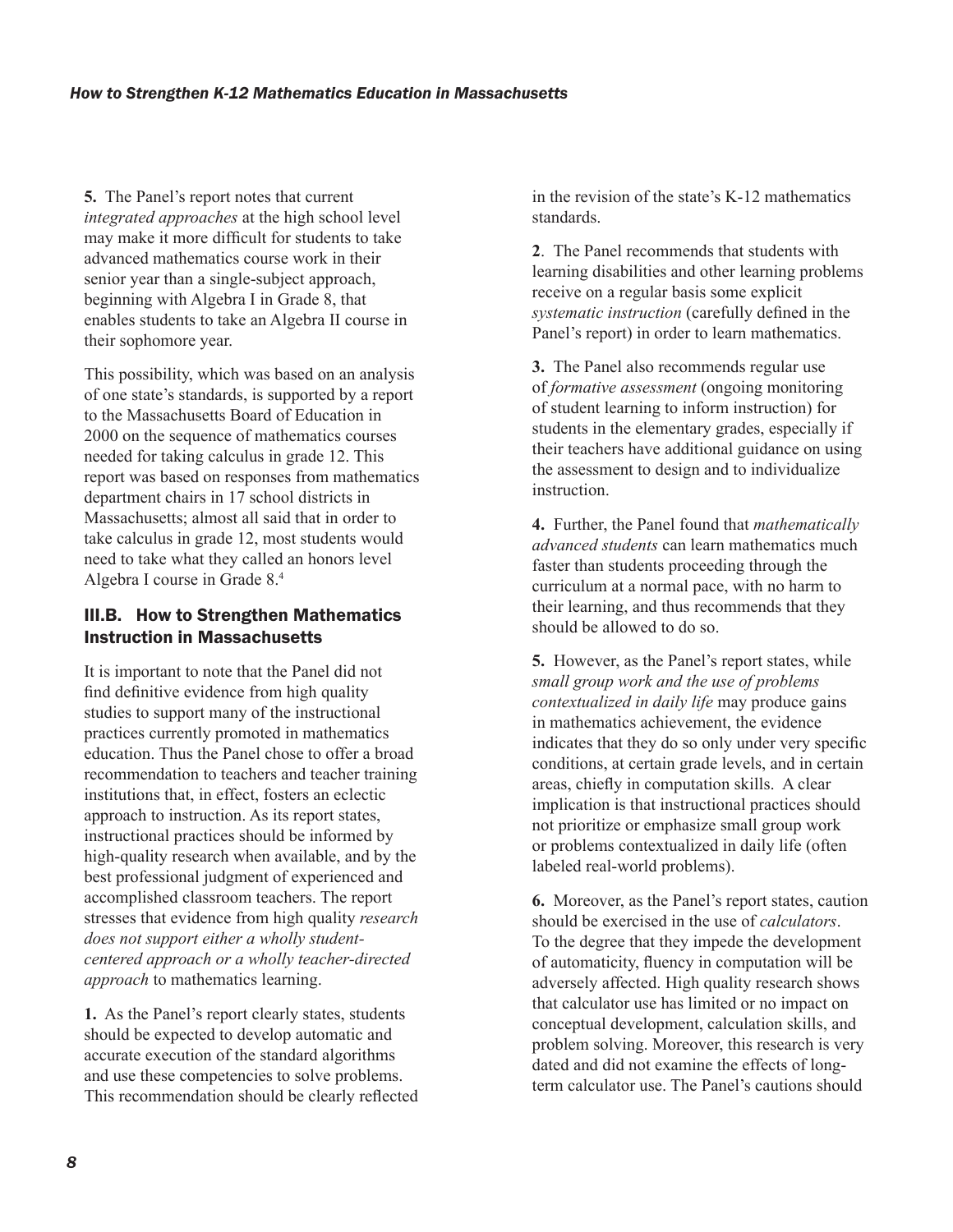be clearly reflected in the revision of the state's K-12 mathematics standards.

**7.** As implied by the Panel's report, teachers and administrators should look for and choose mathematics *textbooks* for students that are more *compact and coherent* than the many excessively long textbooks that now dominate the market.

**8.** Although most teacher educators and professional development providers highly recommend a technique called *Differentiated Instruction* (DI) at all educational levels, there is no basis in research for promoting DI in the mathematics (or any other) classroom. The Panel could not evaluate the quality or weight of the evidence for DI because there is no empirical research on it at all.

### III.C. How to Strengthen the State's K-12 Assessments

The Panel's review of the research literature and other relevant studies resulted in two important recommendations for large-scale assessments. One involves the use of constructed-response test items, the other the use of "patterns" as test items and as part of an algebra strand. A Panel finding suggests a third.

**1.** The Panel found that a *constructedresponse format*, especially the short answer response, does not measure different aspects of mathematical competency (or more authentic mathematical skills), as is often claimed. This implies that state assessments in mathematics could consist chiefly if not completely of multiple-choice questions. This would lead to an enormous savings in cost, speed in the delivery of results, and greater if not complete objectivity in scores.

**2.** The Panel noted that the prominence given *patterns* in PreK-8 is not supported either by comparative analyses of curricula or by mathematical considerations. It recommends

that "algebra" problems involving patterns be greatly reduced on NAEP and state tests. This recommendation should be followed in constructing state and other K-12 assessments.

**3.** The Panel noted that immediate recall of number facts frees the "working memory" for solving more complex problems. This means that automatic recall of number facts (such as the times tables) is needed to execute the standard algorithms automatically. This finding should be reflected on state assessments in some way, possibly by requiring teachers to certify whether each student has instant recall of all number facts.

The Panel's recommendation that our schools should prepare an increasing number of students to take an *authentic Algebra I course in Grade 8*, if not earlier, and offer such a course in Grade 8, if not earlier, has significant implications for the state's assessments at the secondary level. To encourage implementation of this recommendation, the state could offer as part of MCAS an end-of-course test for Algebra I open to prepared students at any secondary grade level (Grades 7-12). Such an offering would make an alternative assessment available to prepared students at the secondary grades and be consistent with a growing trend in other states to use end-of-course tests for Algebra I, geometry, and Algebra II.

#### III.D. How to Increase Opportunities for Student Support and Challenge

**1.** The legislature should fund several *regional mathematics and science high schools* throughout the state, open to students who pass qualifying examinations. These high schools can be staffed at the principal's discretion by teachers who have passed the state's licensure tests and the Criminal Offender Record Information (CORI) check but who do not have to be enrolled in or have completed an "approved program." As the Panel notes,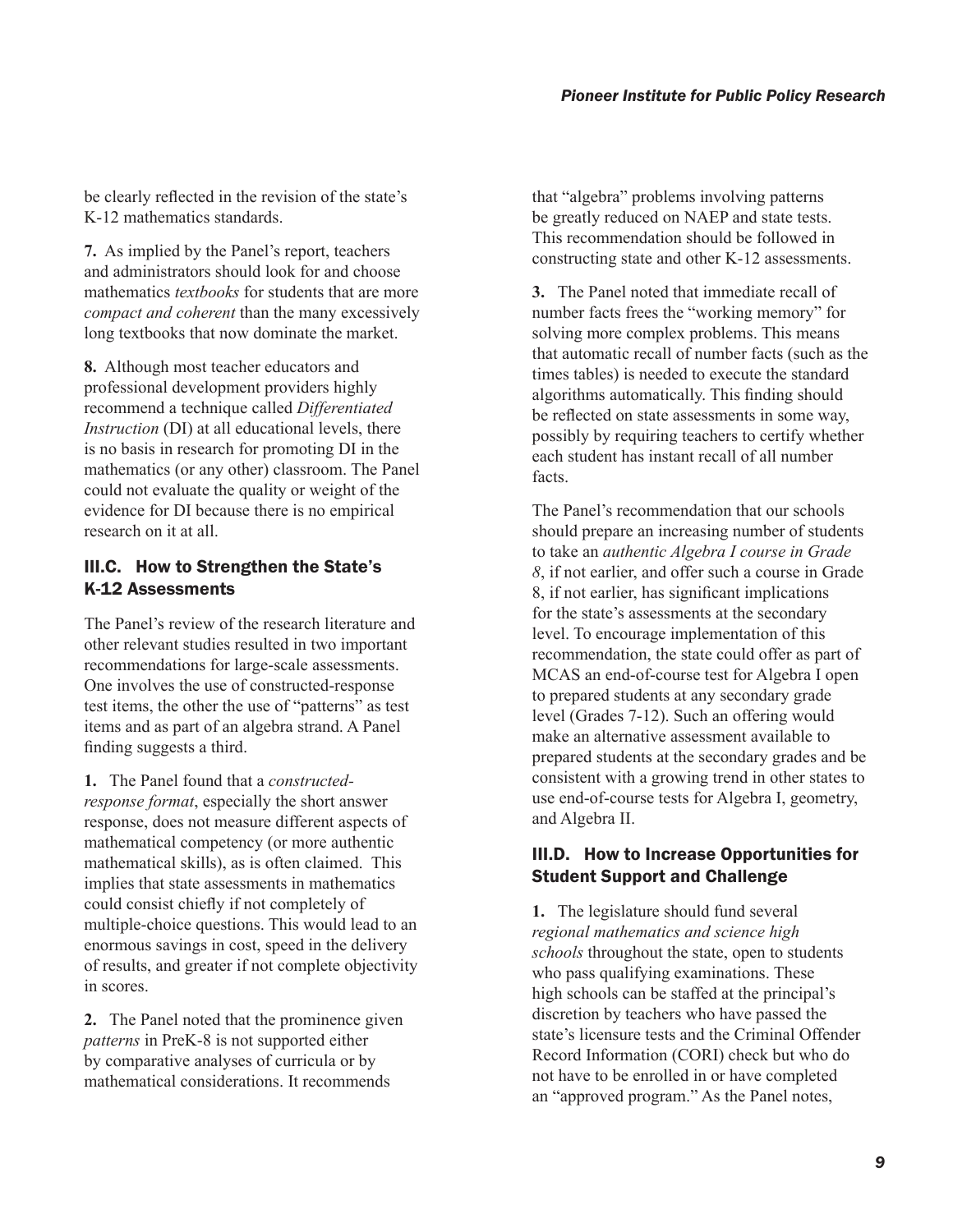teachers' knowledge of mathematics is related to student achievement; research reveals no other characteristics of effective mathematics teachers.

**2.** The legislature should fund expansion of our *technical career high schools*, with updated mathematics and science programs, where necessary, for various technical trades or occupations. These schools should be allowed to use qualifying tests for entry to special programs.

**3.** The legislature should fund, pilot, and evaluate a *transition year* for students completing Grade 6 who are two or more years below grade level in reading, mathematics, and science and who did not pass the MCAS tests given in Grade 6. This should be a readingintensive program that enables these students to master whole numbers and fractions before continuing on to middle school and regular courses there.

**4.** The legislature should fund, pilot, and evaluate a *mathematics class* focusing on the Critical Foundations for Algebra *for lowperforming students* in Grade 9 or 10 to enable these students to pass the Grade 10 MCAS.

### IV. Preparation, Licensure, and Professional Development for Teachers of Mathematics

The Panel's report highlights several important findings on teacher education based on its review of the available high quality research in this area. Perhaps its most important finding is that *teachers' knowledge of mathematics is related to student achievement in mathematics*. It found no evidence for any other characteristic of an effective teacher of mathematics. This does not necessarily mean that mathematical knowledge is the only characteristic of an effective teacher of mathematics; it means only that there is no basis in research to require other qualities. In addition, the various reviews of

the high quality research available found no evidence to support any component of teacher training and professional development as currently conceived and practiced across the country in our institutions of higher education.

• The report found no difference between *traditional and alternative routes* or pathways to licensure with respect to their relationship to student achievement.

• It found no relationship between *certification* (i.e., licensure) and students' mathematics achievement.

• It noted that state *licensure tests* for those who teach mathematics, as generalists or as specialists, vary in the amount and level of the mathematics assessed, and in some cases assess no mathematics content at all.

• It found a relationship between the *undergraduate mathematics coursework*  taken by high school mathematics teachers and students' mathematics achievement. However, it found no relationship between the undergraduate mathematics coursework taken by elementary and middle school teachers and students' mathematics achievement, suggesting that these teachers may not have taken appropriate mathematics coursework in their undergraduate programs.

• It found few significant effects of *professional development* in mathematics on students' mathematics achievement. And in those few studies with significant effects, it found no hint about what specific factors accounted for the results.

• It found no evidence from high quality research to support the use of mathematics coaches (or "lead" teachers, as they may be called) for improving student achievement in mathematics. Mathematics coaches usually work with teachers of mathematics, not directly with students. However, there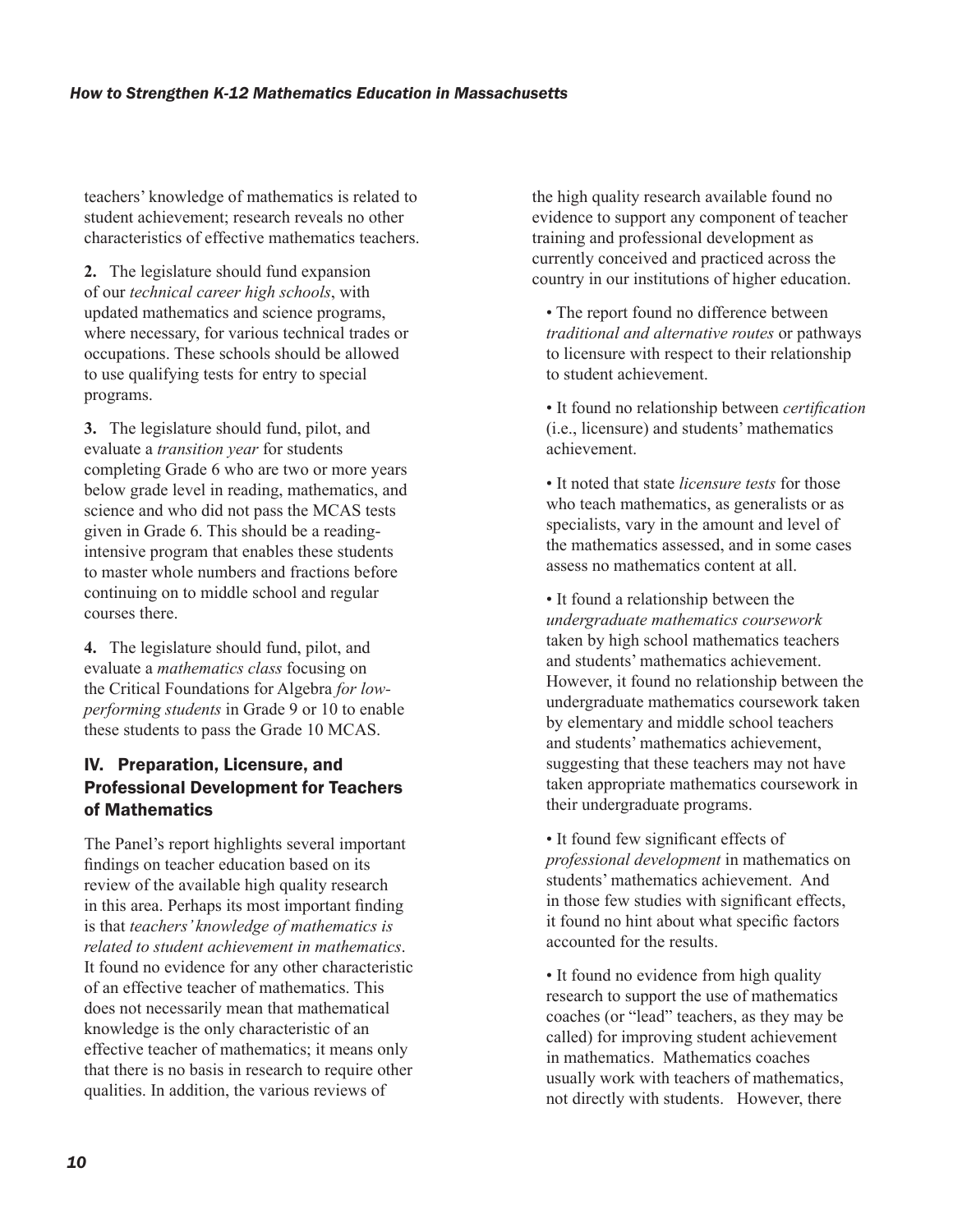is no evidence that those who now work as mathematics coaches are mathematically qualified for their positions, so it is possible that mathematically knowledgeable coaches are effective if studies can identify them. Further research is needed to determine whether mathematically knowledgeable coaches do help to improve student achievement.

#### IV.A. How to Strengthen Preparation Programs and Licensure Tests for Teachers of Mathematics in K-7

**1.** As noted in the Panel's report, the *mathematics coursework* of prospective elementary and middle school teachers should be strengthened. This recommendation has clear implications for the Commonwealth. As a consequence of a vote by the BESE in December 2006 to require prospective elementary and special education teachers to pass, as of January 2009, a 40-item mathematics licensure test, mathematics coursework may well be strengthened for these two groups of prospective teachers in the next few years. In fact, in July 2007, the Commissioner of Education issued Guidelines for the Mathematical Preparation of Elementary Teachers for preparation programs to use in strengthening their mathematics coursework requirements. The state should develop similar *guidelines for middle school mathematics teachers*. But we currently have no systematic information on the strength of the mathematics courses now taken by prospective middle school teachers of mathematics.<sup>5</sup>

**2.** As indicated in the Panel's report, teacher preparation programs and licensure tests for *early childhood teachers*, including all special education teachers at this level, should fully address what it calls the Critical Foundations of Algebra (the topics on whole numbers, fractions, and geometry, and measurement topics it lists for Grades K-7), as well as the concepts and skills

leading to them. The legislature should fund an *independent analysis* by a mathematician and a mathematics educator of the mathematics coursework now required in these and other pre-service licensure programs and tests to determine how well their coursework and licensure tests address the Panel's recommendation and the new state guidelines.

**3.** As indicated in the Panel's report, teacher preparation programs and licensure tests for *elementary teachers*, including elementarylevel special education teachers, should fully address all topics in the Critical Foundations of Algebra and those topics typically covered in an introductory Algebra I course.

**4.** Teacher preparation programs and licensure tests for *middle school teachers*, including middle school special education teachers, should fully address all topics in the Critical Foundations of Algebra and all of the Major Topics of School Algebra.

### IV.B. How to Restructure Preparation Programs for Teachers of Mathematics in Grades 5-12

The Panel found no evidence of a relationship between conventional or traditional teacher preparation programs and student achievement. This finding implies that the state should be experimenting with and evaluating *alternative structures for teacher preparation that could increase student achievement*. Below are suggestions that take into account the findings of the Panel, other research studies, and my own experience in directing revisions of the Bay State's educator licensure regulations and teacher licensure tests when I served as senior associate commissioner in the Department of Elementary and Secondary Education from 1999 to 2003. These suggestions are based on ideas that I have elaborated in published essays and reports. Complete citation information is provided in the References section.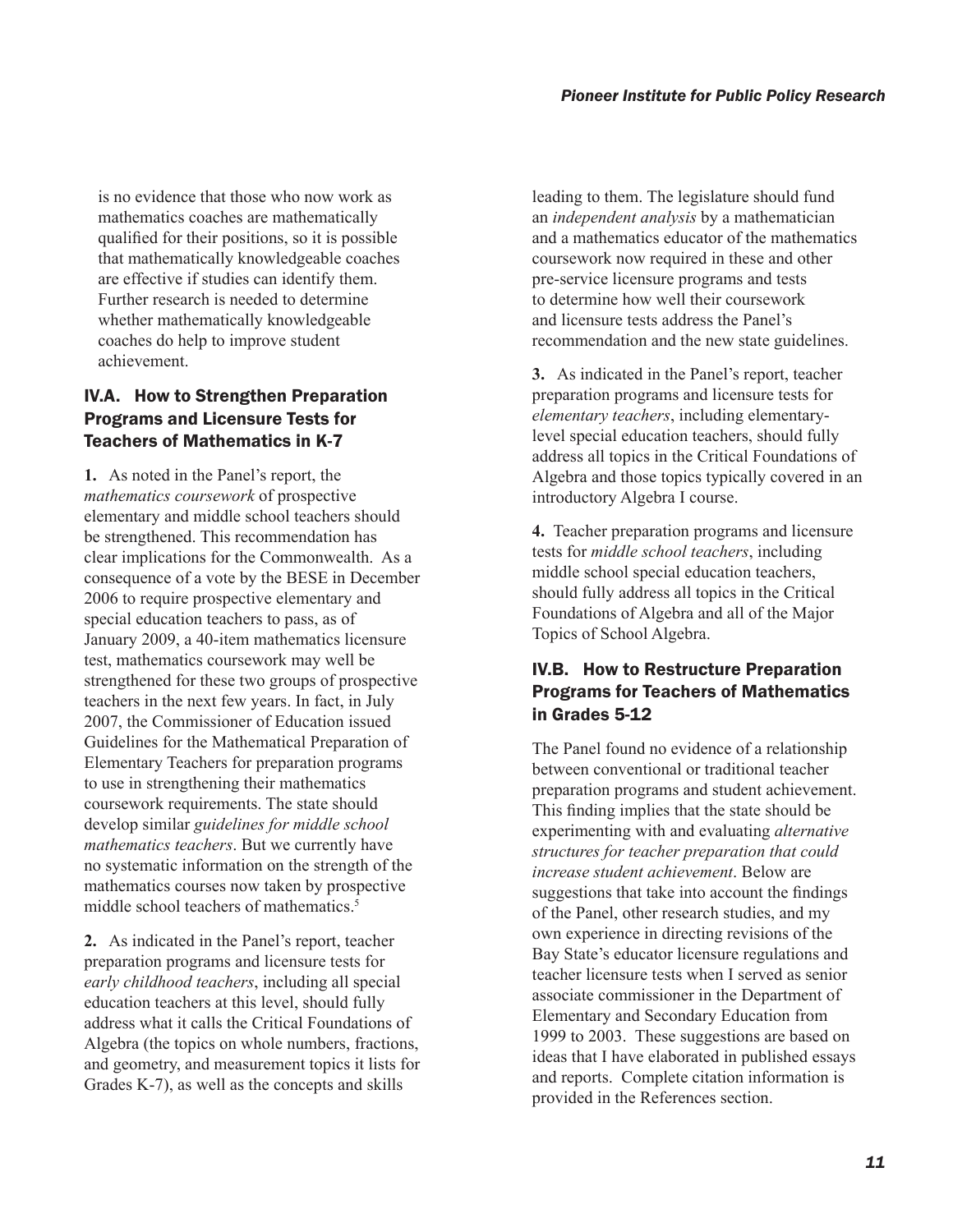**1.** Prospective teachers of mathematics (and science) for Grades 5-12 should be prepared in licensure programs administered by mathematics (and science) departments *at both the undergraduate and graduate level*. For undergraduates planning to become mathematics teachers, *education courses should be fieldbased seminars linked to student teaching*, which should take place in the final semester of the senior year.

For college graduates or mid-career changers seeking to become mathematics teachers in grades 5-12, their preparation program could be a post-baccalaureate non-degree program or a master of arts in teaching (MAT) degree program. This preparation should include an *apprenticeship* in the schools as well as authentic mathematics coursework addressing the grade levels they seek to teach.

While prospective high school teachers could be expected to major in mathematics, prospective middle school teachers could be expected to complete a strong "minor" in mathematics.

**2.** Undergraduate *education courses should not be counted* toward an undergraduate or graduate degree for prospective mathematics or science teachers in Grades 5-12. Many prospective teachers end up taking one-fourth to one-half of their entire 120 credits towards a Bachelor of Arts (BA) or Bachelor of Science (BS) degree in education coursework. The Panel's report found no evidence that education coursework taken in teacher preparation programs helps to improve student achievement in mathematics (i.e., no relationship between certification and student achievement in mathematics).

**3.** MAT programs in mathematics should be *approved* (1) by the university's own internal procedures for master's degree programs in the arts and sciences, (2) by a professional organization for the discipline such as the American Mathematical Society, or (3) by the Teacher Education Accreditation Council in order to keep mathematics content at the center of the program. International standards as well as our own K-12 standards in mathematics should serve as one set of criteria to use in the accreditation of these MAT programs.

**4.** *Mathematics-specific pedagogical faculty* (ideally, effective teachers of mathematics) should be attached to each department offering a MAT program. Their home base should be the academic department. At department faculty meetings, they could report on the teaching or learning problems in that subject they encounter in Grades 5-12 classrooms. Those responsible for the content of the discipline and those responsible for the pedagogy together could then help prospective teachers work out contentrelevant ways to address these problems through curriculum or through pedagogy.

**5.** Licensure programs should be developed for *full-time elementary mathematics teachers* (and full-time elementary science teachers). Elementary schools need incentives to reorganize staffing schedules to allow for fulltime mathematics teachers, especially in Grades 5 and 6. They may be far more effective and economical than mathematics coaches, which add personnel and costs to school staff without evidence so far of demonstrable effect on student achievement.

Use of full-time elementary mathematics teachers also leads to much lower costs for professional development because there is no need to give all elementary teachers continuous professional development in mathematics, only those who teach it. As noted in the Panel's report, schools should carefully evaluate the use of full-time, well-trained elementary mathematics teachers. Some elementary schools in the state are piloting use of full-time elementary mathematics teachers (e.g., Boston's John Marshall Elementary School), but the results of evaluations are not yet available.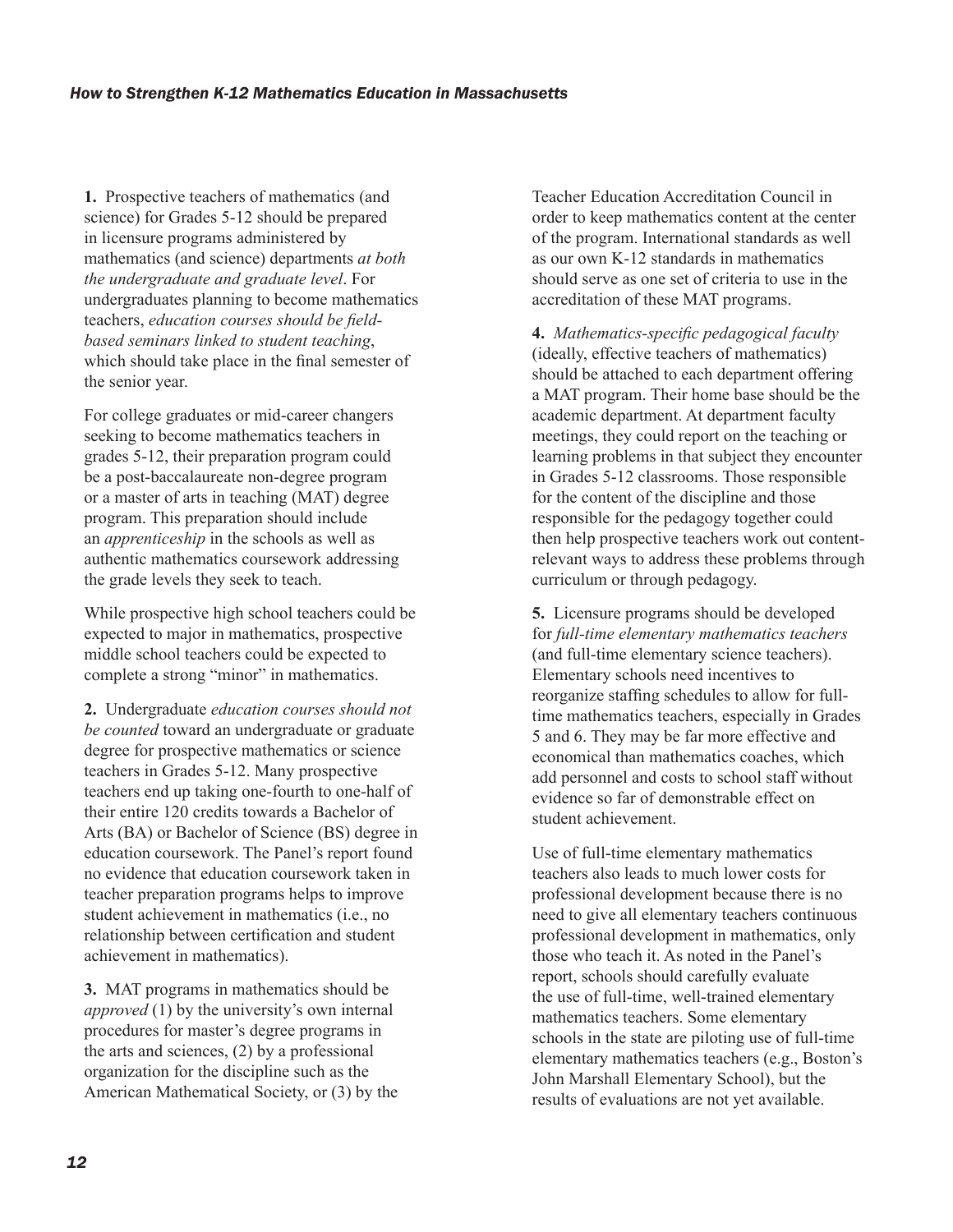**6.** All *pedagogical training should take place in the classroom*, together with concurrent seminars led by the pedagogical adjunct faculty at the site. Student teachers should be evaluated by the cooperating teacher (who has demonstrated an understanding of both content and pedagogy), the principal or subject area supervisor, and supervisors from the mathematics department. *Recommendations for licensure* would be submitted to the state's licensing bureau by both the mathematics department and the school in which the student teacher apprenticed to assure joint accountability.

**7.** Whether or not programs for preparing prospective mathematics teachers for Grades 5-12 are centered in education schools or college mathematics departments, a *standard evaluation form* developed jointly by the licensing agency, mathematicians, and mathematics educators should be used for student teaching. At least one supervisor should be a member of the mathematics department at an accredited college or university.

### IV.C. How to Restructure Preparation Programs for PreK-12 Teachers

We should consider training prospective teachers of *PreK-12 in this country in three-year pedagogical institutes*, as they are in most of the world. It is not necessary for preschool and kindergarten teachers, in particular, to complete an arts and sciences major in a four-year postsecondary education program in order to teach preschool or kindergarten. However, they should be academically competent high school graduates, as they are in other countries. In such an institute, education courses would focus on beginning reading, writing, and arithmetic pedagogy, and these prospective teachers would have to pass two academically demanding subject matter tests for licensure: in arithmetic and in reading instructional knowledge. If our current *undergraduate education schools could* 

*be restructured as three-year pedagogical institutes*, with their faculty accountable for children's achievement in literacy and numeracy in their graduates' classrooms, we would place accountability precisely where it belongs and start to reduce the deficiencies in those who teach the crucial beginning years of education.

#### IV.D. How to Strengthen Technology Education in Teacher Preparation Programs

**1.** All mathematics and science education faculty should be required to participate in a comprehensive *calculator-training program* designed for instructors of mathematics methods courses for elementary teachers, such as the program developed by Texas Instruments. Once methods courses provide models and training in the proper use of calculators for teaching elementary mathematics, new teachers will not need professional development in how to teach calculator use appropriately. Many teachers misuse them, according to testimony to the Panel by Richard Schaar, an executive at Texas Instruments.

**2.** Coursework in elementary, early childhood, and special education teacher licensure programs should show prospective teachers how to *use technology appropriately* in their teaching. These programs should be held accountable for providing this teaching to prospective teachers.

### IV.E. Reform of Full Licensure and Renewable Contracts

**1.** Professional status (tenure), renewable five-year contracts, and full licensure should be available to new teachers after three years of frequent observations, evaluations, and a recommendation by a school supervisor—a process similar to the one used in British schools.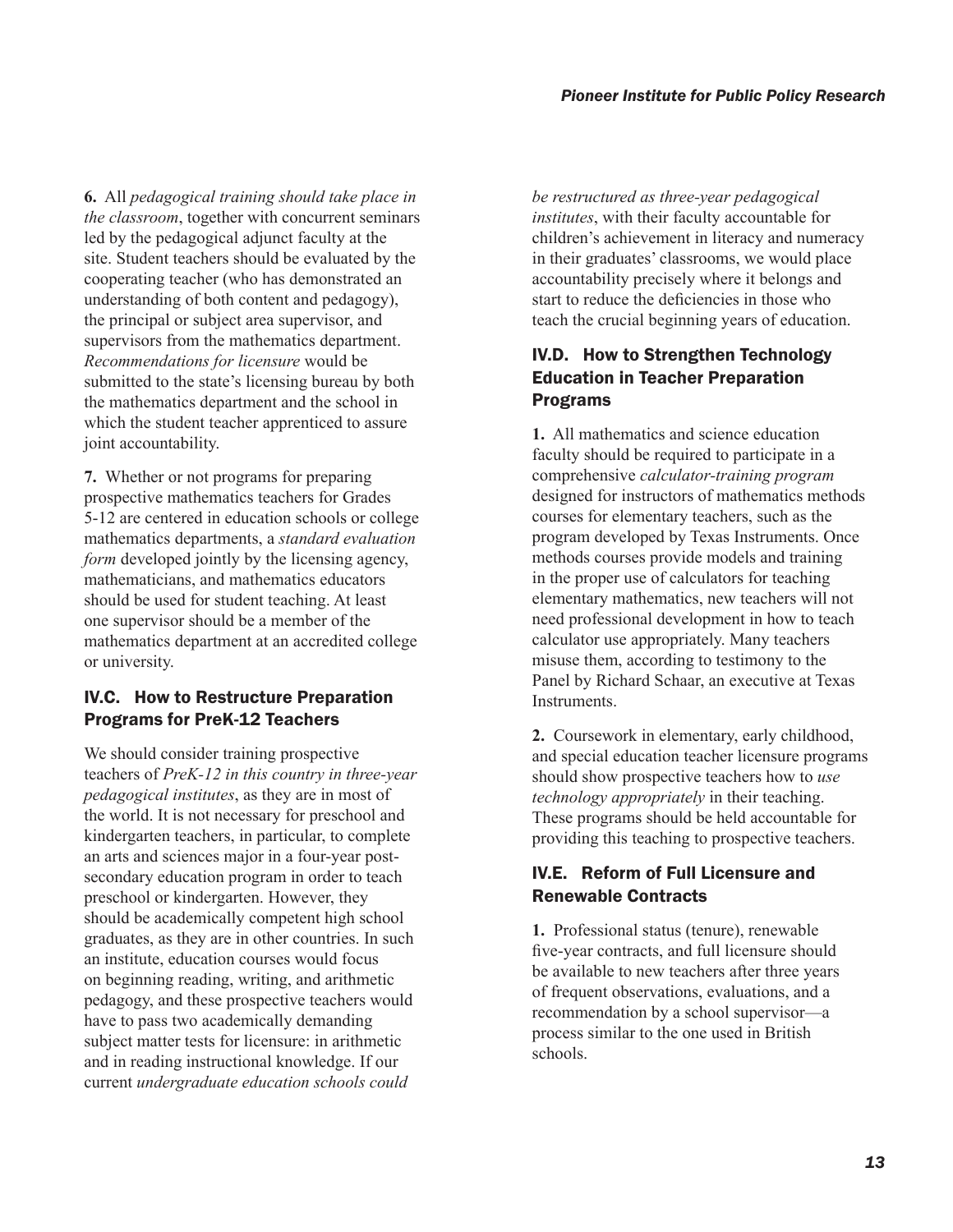**2.** *Mentor programs* should be required in all schools. Those chosen to be mentors should be defined by the demonstrated ability to improve students' achievement in mathematics and pass an advanced test in the subject, such as the licensure tests in mathematics developed by the American Board for Certification of Teacher Excellence. Their training to be mentors should be funded and monitored by the DESE.

**3.** All mathematics teachers in Grades 5-12 should be required by the state to take at least *two authentic courses in mathematics for every five-year professional development cycle*. Each school district should determine what other professional development its teachers should take to meet local professional development requirements.

**4.** All *directors or supervisors of curriculum and instruction, coaches, and specialists in mathematics* should pass MTEL at the appropriate level and have strong qualifications (MS or Ph.D. degrees, or career experience in mathematics or a mathematical field). Similar requirements should apply to science.

### IV.F. Licensure Reform

**1.** The second stage of the current two-stage licensure process-what is now called the *Professional license-should be eliminated,* and all teachers who achieve professional status (tenure) should be required to enter into their first five-year cycle of professional development.

**2.** Aspiring secondary mathematics (and science) teachers should be given the opportunity to receive a *provisional license* if they pass a demanding licensure test and the Criminal Offender Record Information (CORI) check, a school administrator is willing to hire them, and the school district can provide mentoring support. Schools must be free to hire provisional teachers in these areas. As a 2008 comparison of secondary teachers of

math and science found (Xu, Hannaway, & Taylor), Teach For America teachers, who have little pedagogical training but strong academic credentials, were more effective as measured by scores on student end-of-course exams than experienced traditionally certified teachers. If the teacher is regularly evaluated by a subject matter supervisor as well as the high school principal, and receives positive evaluations over a threeyear period of teaching, then the teacher should be granted a full license.

#### References

Stotsky, Sandra. (in press). Curriculum developers facing the challenges of education reform: The Massachusetts math wars. *Prospects* (journal of the International Bureau of Education-UNESCO), vol. XXXVII, no. 4, December 2007.

Stotsky, Sandra. "The Case for Broadening Veteran Teachers' Education in the Liberal Arts and How We Can Do It." Ed. C.E. Finn, Jr. and D. Ravitch. *Beyond the Basics: Achieving a Liberal Education for All Children*, Washington, D.C.:Thomas B. Fordham Institute (2007): 95-108

Stotsky, Sandra. "Teacher Licensure Tests: Their Relationship to Mathematics Teachers' Academic Competence and Student Achievement in Mathematics." *Education Working Paper Archive*. University of Arkansas, Department of Education Reform (2007).

Stotsky, Sandra. "How State Boards of Education Can Upgrade Math Teaching in the Elementary School." *National Association of State Boards of Education (NASBE) Newsletter*, February 2007, Volume 13, No. 2 (2007).

Stotsky, Sandra. "Why American Students Do Not Learn To Read Very Well: The Unintended Consequences of Title II and Teacher Testing." *Third Education Group Review*, 2(2) (2006). Retrieved May 20, 2006 from http://www.tegr.org/Review/Articles/vol2/v2n2. pdf

Stotsky, Sandra. "Who Should Be Accountable for What Beginning Teachers Need To Know?" *Journal of Teacher Education,* 57 (3) (2006): 256-258. http://jte. sagepub.com/ and http://JTE.sagepub.com/content/vol57/ issue3.